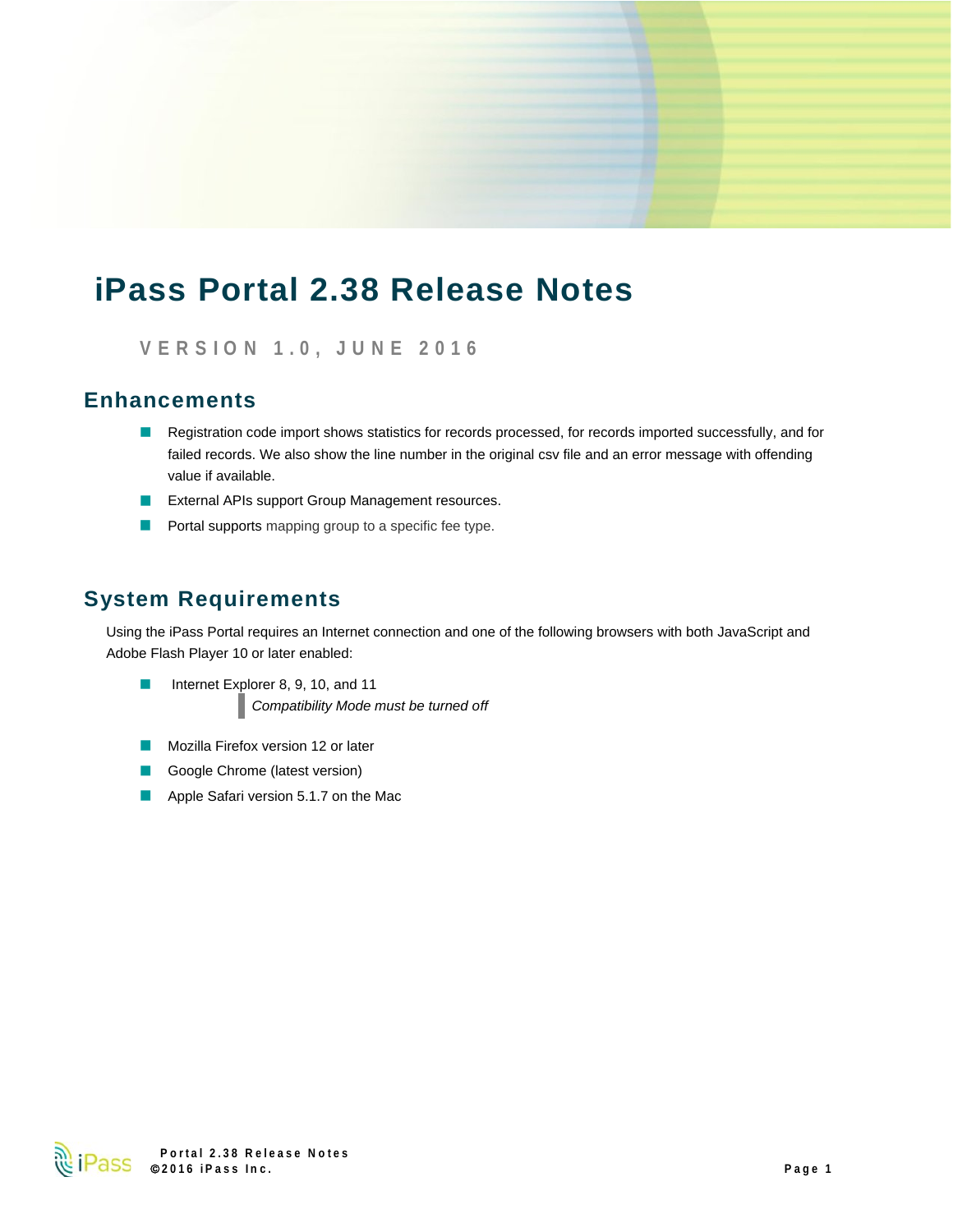### **Resolved Issues**

| <b>Issue ID</b>  | <b>Description</b>                                                                                                                                                                                                                                                                                                                                                                                                                |
|------------------|-----------------------------------------------------------------------------------------------------------------------------------------------------------------------------------------------------------------------------------------------------------------------------------------------------------------------------------------------------------------------------------------------------------------------------------|
| <b>TSE-16</b>    | Activation emails will be sent regardless of whether Activation Email Notification field is<br>enabled or disabled.                                                                                                                                                                                                                                                                                                               |
| <b>OMPP-1088</b> | Language selection settings dropdown does not show new languages when windows 2.7<br>profile is created by copying an older version profile. Workaround:<br>1) Hit save in Localization Management page<br>2) Return to Manage Profiles<br>3) Search for the profile and click on manage the profile<br>4) Go to Configure for Localization Management<br>5) You should see new languages now when you click on language dropdown |
| <b>OMPP-1077</b> | Record update will not be case-sensitive anymore for username for bulk import.                                                                                                                                                                                                                                                                                                                                                    |
| <b>OMPP-990</b>  | Show the below message to the user performing 'Send Activation' action from portal for<br>records with Activation Email Notification turned off.<br>"Activation email notification setting will be turned on to complete this request."                                                                                                                                                                                           |

## **Known Issues**

| <b>Issue ID</b> | <b>Description</b>                                                                                                                                                             |
|-----------------|--------------------------------------------------------------------------------------------------------------------------------------------------------------------------------|
| 127319          | The links in automatic activation emails may not work if a user is on a Chrome browser. If this is the case, a user<br>should use Internet Explorer browser to open the email. |
| OMEU-145        | The web application is vulnerable to an automatic payload. The user has to visit a page to make the malicious scripts<br>execute.                                              |
| OMPP-479        | User is not getting switched to the default ("favorite") profile after being removed from a group profile.                                                                     |
| <b>OMPP-159</b> | Customer-hosted portal administrator can delete groups but receives a privilege error message.                                                                                 |
| 127210          | It is not possible to update a Cost Center ID with the Import feature.                                                                                                         |

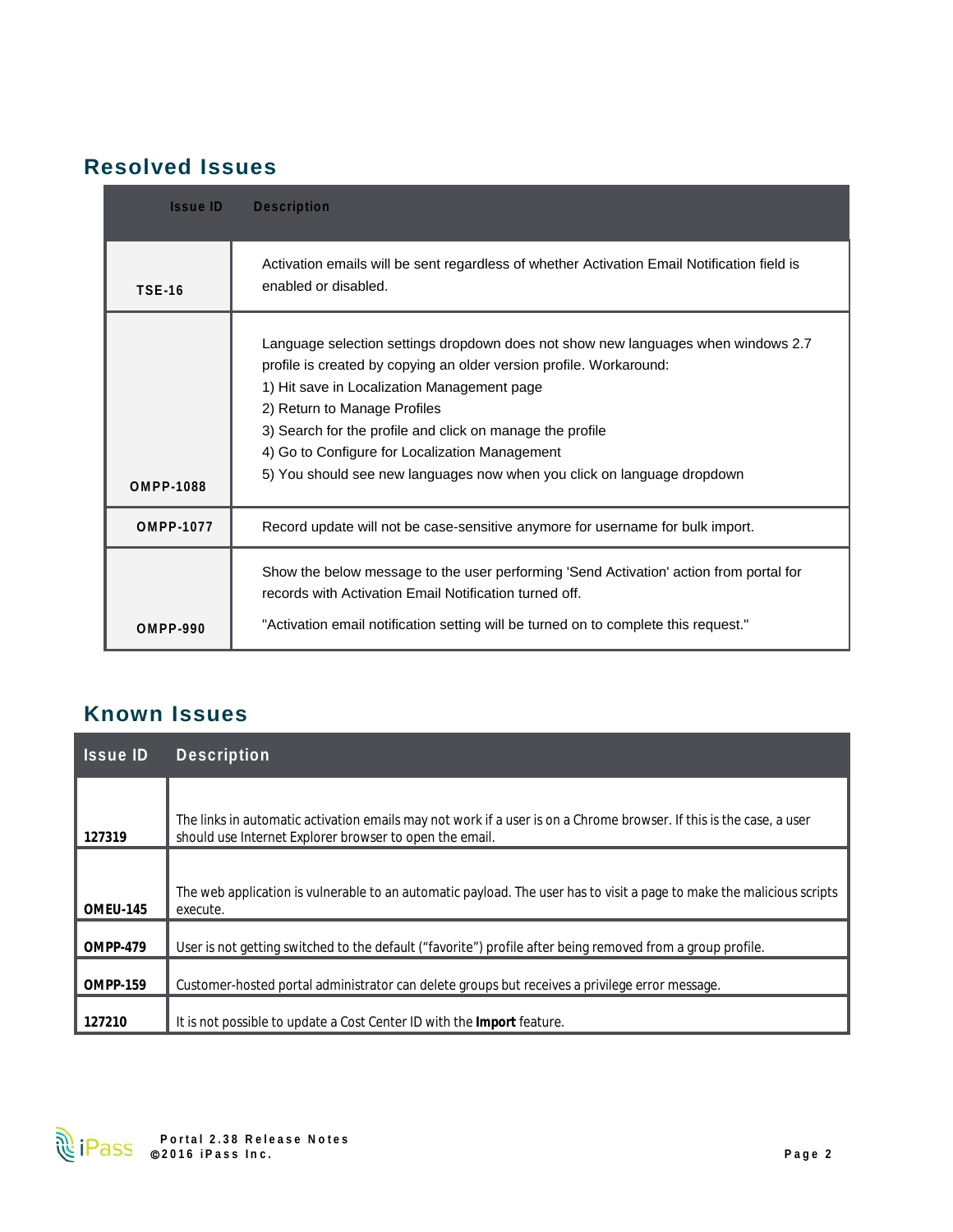| <b>Issue ID</b>   | <b>Description</b>                                                                                                                                                                                                                                                                                                                                                                                                                       |
|-------------------|------------------------------------------------------------------------------------------------------------------------------------------------------------------------------------------------------------------------------------------------------------------------------------------------------------------------------------------------------------------------------------------------------------------------------------------|
| 125065            | An SSID leading with zeros may not be recognized properly by our system due to Microsoft Excel issue (as an<br>example, Excel automatically converts "0033" to "33").                                                                                                                                                                                                                                                                    |
| 124487            | The Download button on the confirmation page does not appear if the screen is in landscape mode on the Vertu<br>Buy Page.                                                                                                                                                                                                                                                                                                                |
| 123064            | The amount on the Aging Balance page may not match the amount on the downloaded PDF. This usually occurs if<br>iPass still has a balance due to your account, as the PDF does not reflect the up-to-date amount owed by iPass.                                                                                                                                                                                                           |
| 122732.<br>121936 | Users connecting with Internet Explorer 8 may have trouble downloading Call Detail Records (CDRs), and Activation<br>and Suspension templates while on the Hosted Users page. If this occurs:<br>Hold the control key (allow pop-ups) while clicking the download button, or<br>1.<br>Enable Automatic Prompting for downloads by going to the browser and clicking Tools > Security/Internet<br>2.<br>Customer Level.                   |
| 121980            | Pop-up windows may appear slightly different in Internet Explorer 8 than in other browsers.                                                                                                                                                                                                                                                                                                                                              |
| 120233            | If a VPN is configured without passing all user credentials, then "Prompt User Upon Connection Attempt" should not<br>be selected or it will cause issues in the client (and no warning message explains this).                                                                                                                                                                                                                          |
| 118532            | Some records may show a few more sessions than there should be and sessions with no duration recorded. This has<br>been observed when there is profile activity (such as a profile update) during a session, and we are investigating<br>other possible causes.                                                                                                                                                                          |
| 116842            | Sometimes an "Unexpected Error" message will appear when downloading a User Activity report. If you see an<br>unexpected error when downloading the User Activity report:<br>Close the "Unexpected Error" dialog box.<br>1.<br>Click the Download Report link in the right side of the page.<br>2.<br>3.<br>Save the file.                                                                                                               |
| 115379            | In Manage Brands, for Windows clients 2.x, the installer preview will not match the actual installer image.                                                                                                                                                                                                                                                                                                                              |
| 115274            | If the same image file is used for the Provider logo in a Service Package and the logo for a client brand that is applied<br>to a profile using that Service Package, the profile cannot be published. Make sure you use unique names for the<br>Provider Logo image file and any image file you use in client branding.                                                                                                                 |
| 114339            | Brand sharing allows a brand to be shared with a child customer, even though the service package has not been<br>assigned to the child company.                                                                                                                                                                                                                                                                                          |
| 114040            | Accounts can be saved without entering an authentication format. If so, then the client will try to authenticate with<br>an empty format and fail.                                                                                                                                                                                                                                                                                       |
| 113213            | In Windows 1.4.x clients, the same message is configured for all required endpoint applications. If this client is<br>migrated to Windows 2.x, this message will be used as the default for all required applications. This can result in a<br>confusing user experience as the same message is displayed multiple times. When migrating from 1.4.x clients, make<br>sure to configure different messages for each required application. |
| 107283            | Use of some foreign-language characters (for example, å, ä or ö) in a profile name will lead to a "corrupt profile"<br>error when the profile is installed.                                                                                                                                                                                                                                                                              |
| 107225            | Branding live preview does not show changes to the application bar.                                                                                                                                                                                                                                                                                                                                                                      |
| 105232            | If the user is on the Export Data report when the Portal times out, it is still possible to download the report by<br>clicking the download link.                                                                                                                                                                                                                                                                                        |

# **Known Limitations**

|        | <b>Issue ID</b> Description                                                                                                     |
|--------|---------------------------------------------------------------------------------------------------------------------------------|
| 123615 | If your browser is zoomed to a high percentage, some pages may display incorrectly. If this happens, reset the zoom<br>to 100%. |

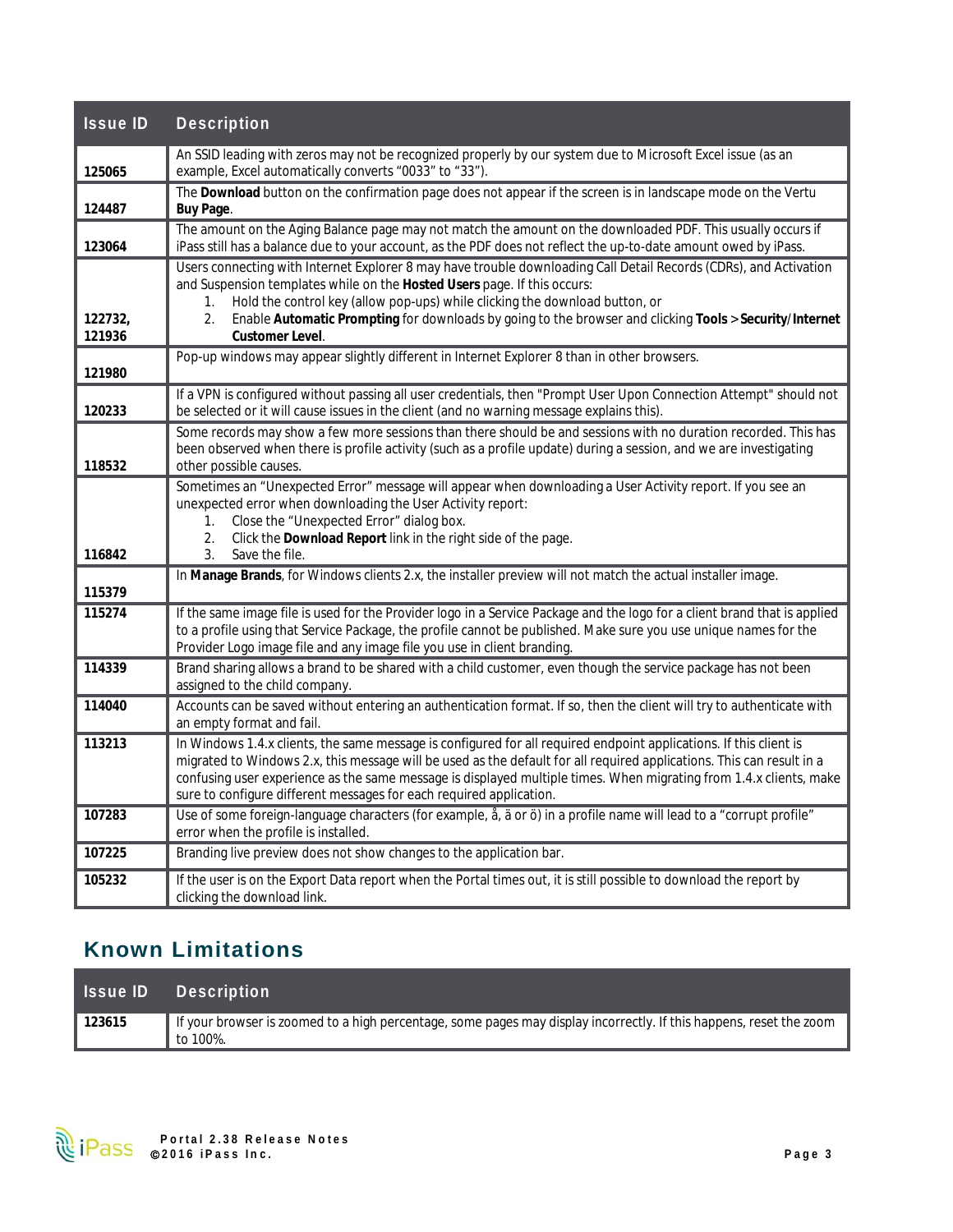| <b>Issue ID</b>   | <b>Description</b>                                                                                                                                                                                                             |
|-------------------|--------------------------------------------------------------------------------------------------------------------------------------------------------------------------------------------------------------------------------|
| 123019,<br>122444 | If you are using Chrome (versions 25 or later), you may experience issues with the Invoices & Payments page when<br>managing child accounts. If this is the case, switch to Firefox or Internet Explorer.                      |
| 122138            | When downloading a Connection Data Report (as a CSV), the download will timeout if the file is too large. Reduce<br>the date range and download these files in smaller pieces to work around this issue.                       |
| 122064            | After creating a favorite iOS or Android profile, the buttons to create a favorite Android or iOS profile will still display<br>until the user logs out and logs back in.                                                      |
| 119834            | The Portal may not behave as designed if a user connects using Safari on a Windows machine. Safari is only fully<br>supported on the Mac.                                                                                      |
| 119626            | Due to a limitation in Flash, if a downloaded installer is stopped before it can complete, the file is not erased or<br>saved as a temporary file-it will exist in the downloaded location as a broken installer.              |
| 119040            | When downloading a client on a Mac, the Hide Extensions option should not be turned on (make sure the box is<br>unchecked) or the file may save without an extension.                                                          |
| 117722            | When viewing the Portal with Internet Explorer, you may get an error message that you need to upgrade. A<br>workaround is turning off compatibility mode by clicking Tools and then clicking Compatibility View to uncheck it. |